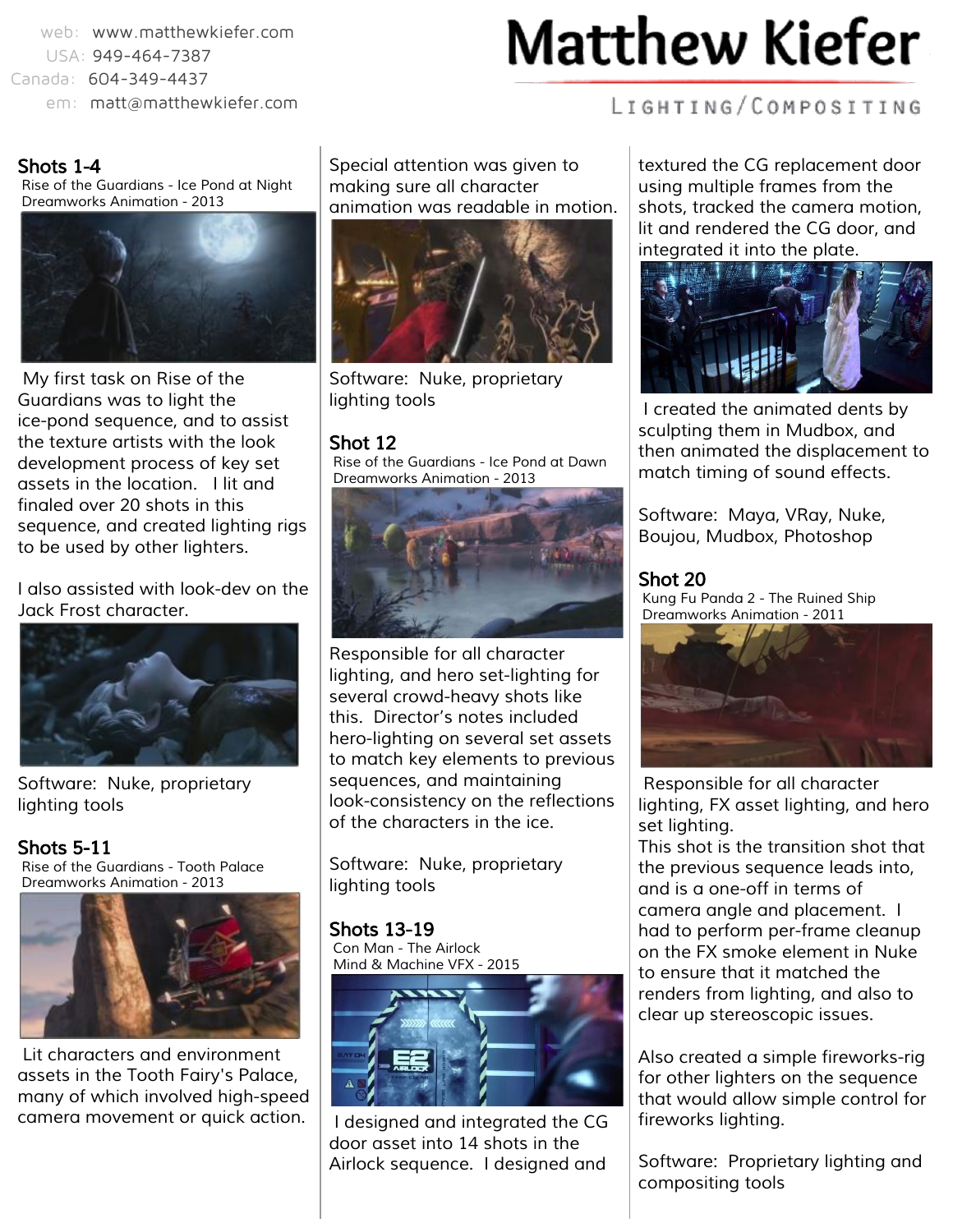web: [www.matthewkiefer.com](http://www.matthewkiefer.com/) USA: 949-464-7387 Canada: 604-349-4437

em: [matt@matthewkiefer.com](mailto:matt@matthewkiefer.com)

### Shot 20

Kung Fu Panda 2 - Cannons Dreamworks Animation - 2011



Lit character and set, and did FX-lighting for the flashes from the cannons. This shot was added to an already completed sequence, but featured a portion of the set that was not seen elsewhere, so I had to one-off light it to match sequence continuity.

Software: Proprietary lighting and compositing tools

Shots 21-23 Kung Fu Panda 2 - City Overlook Dreamworks Animation - 2011



Set up lighting rigs and rendering templates for the city in the background of wide shots in this sequence. Also lit foreground characters and set (inside the tower).



Extended matte-painting at the horizon and edge of the water with hand-painted elements (Photoshop).

Set up background city lighting rig to hand off to other lighters in the sequence.

Software: Proprietary lighting and compositing tools

Shots 24-25 Turbo - Tomato Plant Dreamworks Animation - 2013



Lit characters and environment for several shots in the area below the tomato plant.

Lighting had to be similar to a different sequence in the same area, but reflect a different time of day and emotional tone.



This sequence had a montage of shots that spanned several hours of the day, so I created a rig of lights and hand-painted shadow maps that would allow me to easily adjust the sunlight angle and color over a range of shots, and ran out wedges to allow the VFX sup to give notes on the progression of the sun.

Software: Nuke, Photoshop, proprietary lighting tools

# **Matthew Kiefer**

### LIGHTING/COMPOSITING

Shots 24-25 Turbo - Press Conference Dreamworks Animation - 2013



Lit all characters and crowds, worked with other lighters to ensure lighting continuity across the sequence.



Was tasked with designing the transitional effect for the end of the sequence, where the frame is filled with camera flashes and fades to white. Wrote a procedural rig-generation script (in Python) to more quickly create flash-light rigs for crowd characters with cameras.

Software: Nuke, Photoshop, proprietary lighting tools

### Shots 26-28

The Book of Life - San Angel at Night ReelFX- 2014



Lit characters and environment for several shots in the city streets for the "Serenade" sequence.

Software: Houdini / Mantra, Nuke